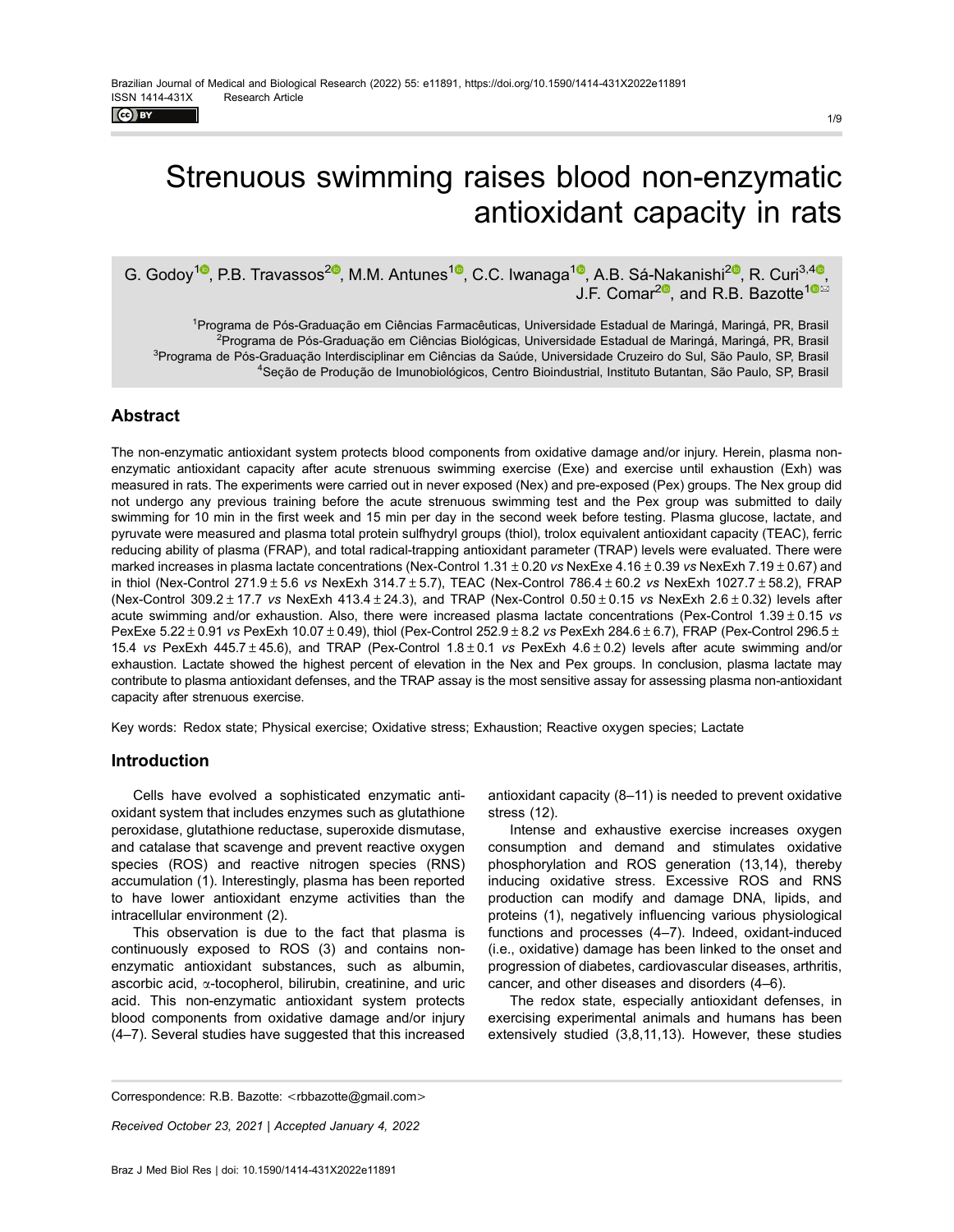employed various exercise intensities, durations, and training schedules, with participants of both genders and different ages (8–11,13–15). Consequently, this heterogeneity limits and jeopardizes the evaluation of the role of antioxidant defenses during strenuous exercise.

The present study assessed plasma lactate levels after exercise and exhaustion and their potential association with antioxidant defenses. Furthermore, the plasma non-enzymatic antioxidant capacity was evaluated in rats after acute strenuous swimming and swimming until exhaustion using four different methods: total protein sulfhydryl groups (thiol), trolox equivalent antioxidant capacity (TEAC), ferric reducing ability of plasma (FRAP), and total radical-trapping antioxidant parameter (TRAP).

# Material and Methods

### Ethical approval

The experimental procedures followed the international laws and the institutional guidelines for practical animal care and were approved by the Ethics Committee of the State University of Maringá (CEUA protocol number 3659240315).

#### Chemicals

The 2,2'-azo-bis-(2-amidinopropane) (ABAP), 2,2'azino-bis-3-ethylbenzothiazoline-6-sulfonic acid (ABTS), dimethylsulfoxide (DMSO), 5,5'-dithiobis-2-nitrobenzenic acid (DNTB), 2,4-dinitrophenylhydrazine (DNPH), tripyridyltriazine (TPTZ), and 6-hydroxy-2,5,7,8-tetrametylchloraman-2-carboxylic acid (Trolox) were purchased from Sigma-Aldrich (USA).

#### Animals

Male Wistar rats weighing from 210–240 g (7 weeks old) were obtained from the State University of Maringá breeding center and housed in a room with controlled temperature (22 ± 1°C) and humidity (60 ± 10%) and a 12-h light/dark cycle. The animals had free to access to standard rodent chow (Nuvital Nutrients S/A, Brazil) and water.

#### Experimental protocol

The experimental protocol was approved by an Institutional Review Board following the National Council for the Control of Animal Experimentation and is presented in Figure 1.

The swimming session was performed in cylindrical tanks (60  $\times$  30 cm, 30 L capacity) with a water temperature of  $31 \pm 1^{\circ}$ C. Before each session, a load corresponding to 6% of the body weight was tied to the tail of the animals (15).

The never exposed group (Nex) was fasted overnight (15 h). Then, two rats were simultaneously placed in the swimming tank side by side for the acute swimming-test protocol. When the first rat was exhausted (NexExh), the second rat was also removed from the water (NexExe). Exhaustion was defined as failure to stay above the water surface, loss of symmetrical movements, and/or remaining underwater for more than 5 s (15). The control group (Nex-Control) consisted of overnight-fasted rats that were placed in the swimming tank and immediately removed.

Rats in the pre-exposed (Pex) group were submitted to 10-min daily swimming sessions for one week and 15-min daily swimming sessions for an additional week. Two days of rest were given between the first and second weeks of the pre-exposure protocol. On the final day of the second week, the Pex group was fasted overnight. Then a pair of rats were placed in the tank to swim for 15 min (PexExe) or until exhaustion (PexExh). A control group (Pex-Control) was fasted overnight, placed in the swimming tank, and immediately removed.

Following the swimming tests, all rats (Nex and Pex groups) were removed from the water, and their necks were dried to prevent hemolysis. Then, each animal was immediately euthanized by decapitation for blood collection. The time between removing the animals from the water and decapitation was less than 15 s. The swimming sessions for the Nex and Pex groups were performed on different days.

#### Blood sample and biochemical analysis

After euthanasia, blood was collected in EDTA-containing tubes and immediately centrifuged at  $1,700$  g for  $10$  min at 4°C. Plasma glucose, lactate, and pyruvate concentrations were measured as previously described (16).

### Determination of plasma antioxidant parameters

The plasma's antioxidant capacity was assessed using four different methods: thiol content, TEAC, FRAP, and TRAP.

Thiol content was measured by spectrophotometry using DNTB as previously described (7). Briefly, an aliquot of plasma was incubated with a 90 mM TRIS buffer (pH 8.6), 5 mM EDTA solution. The initial absorbance was taken at 412 nm. Then, 10 mM DTNB was added, the samples were incubated in the dark for 15 min, and the absorbance was measured again. The thiol content was calculated using the molar extinction coefficient  $(\varepsilon)$  of  $1.36 \times 10^4 \text{ M}^{-1} \cdot \text{cm}^{-1}$ . The results are reported as nmol/mL of plasma (17).

The spectrophotometric TEAC assay is based on hydrogen peroxide reacting with ABTS to form an ABTS cation (ABTS $^+$ ), which strongly absorbs light at 734 nm. The plasma's ability to neutralize ABTS radicals causes a reduction in absorbance. The total antioxidant capacity was calculated from the standard curve prepared with Trolox, a water-soluble analog of vitamin E. The results are reported as nmol/mL of Trolox (7,18).

The FRAP method monitors the plasma-induced conversion of  $Fe^{3+}$  to  $Fe^{2+}$ . The plasma's reducing capacity was measured spectrophotometrically at 595 nm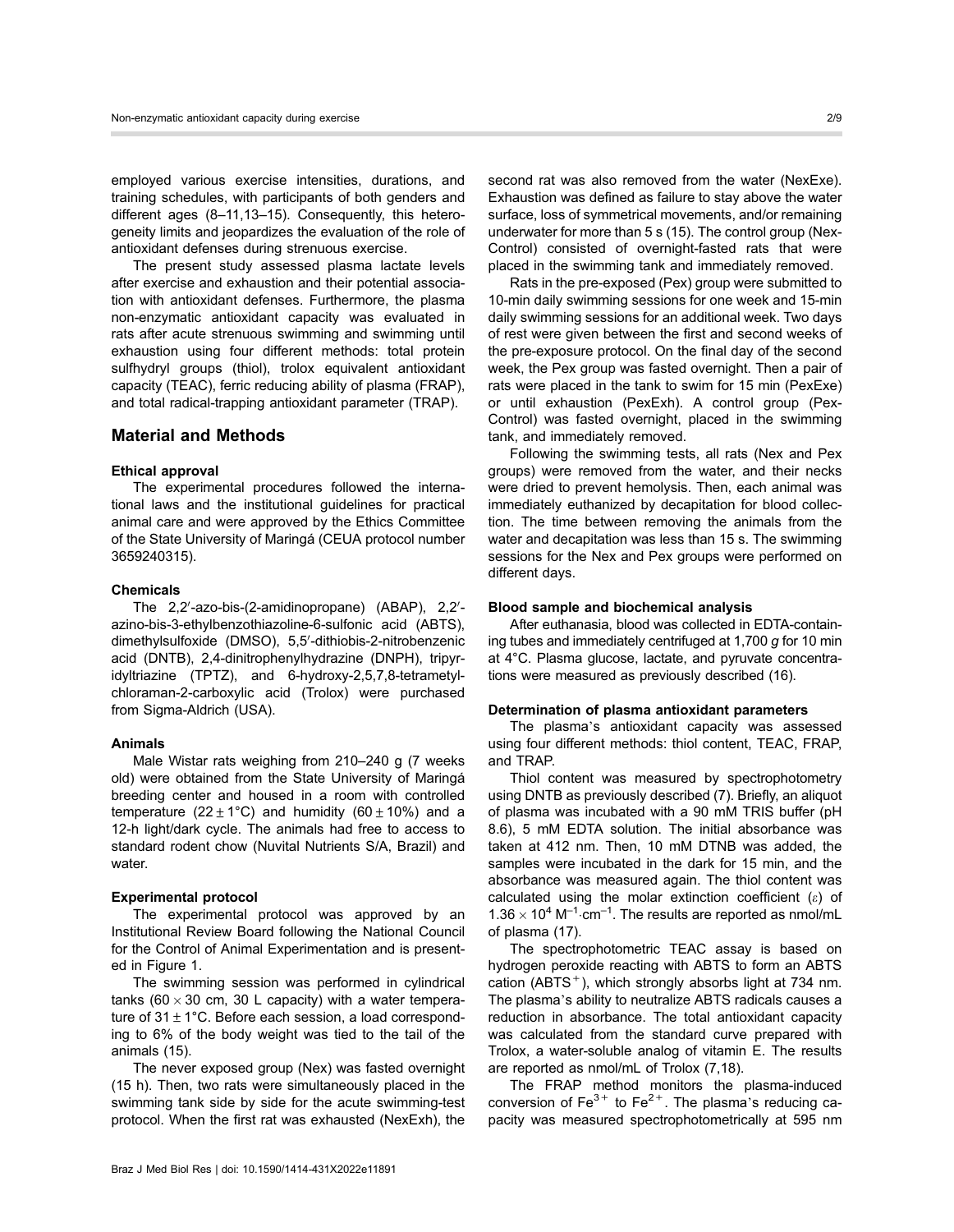

Figure 1. Experimental design. Left side: Never exposed (Nex) protocol. Two Nex rats were placed in the water tank, and once the first rat reached exhaustion (NexExh), the second rat was immediately removed from the water (NexExe). The control group (Nex-Control) consisted of rats placed in the water tank and immediately removed. Right side: Pre-exposed (Pex) protocol. In the first week, rats were submitted to 10-min daily exercise and in the second week, they swam for 15 min each day. On the last day, a pair of rats were left in the water for 15 min to swim (PexExe) or until exhaustion (PexExh). Control rats (Pex-Control) were placed in the water tank and immediately removed.

using TPTZ and ferric chloride solutions. FRAP was calculated from a standard curve prepared with Trolox. The results are reported as nmol/mL of Trolox (19).

Lastly, using ABAP and luminol, the TRAP method detects the hydrosoluble and/or liposoluble antioxidants in the plasma by chemiluminescence (20). Herein, 20  $\mu$ M and 200  $\mu$ M ABAP were used as the free radical source to react with luminol and generate chemiluminescence. The reaction is inhibited by superoxide dismutase, catalase, and vitamin E analogs. The addition of  $70 \mu L$  of plasma attenuated the chemiluminescence to basal levels for a period proportional to the plasma levels of TRAP until the luminol radicals are regenerated. The system was calibrated with Trolox. By comparing the induction time after the addition of known concentrations of Trolox and plasma, it is possible to obtain TRAP values as equivalent Trolox levels. The peak chemiluminescence emission was detected with a Glomax luminometer (Turner Designs TD 20/20, USA), and TRAP values were calculated as

previously described (21). The results are reported as nmol/mL of Trolox.

#### Statistical analysis

All statistical analyses were performed with the Graph-Pad Prism Software version 5.0 (GraphPad Software, USA). The data are reported as means  $\pm$  SE. The results were analyzed using one-way ANOVA with the Tukey test for post hoc comparisons. The level of significance was set at a P-value of  $< 0.05$ .

## Results

## Plasma glucose, lactate, and pyruvate levels in the never exposed group

The NexExe and NexExh rats exhibited lower glucose levels than the Nex-Control rats ( $P < 0.05$ ). Moreover, the glucose levels of the NexExh rats were also reduced compared with NexExe rats ( $P < 0.05$ ). The plasma lactate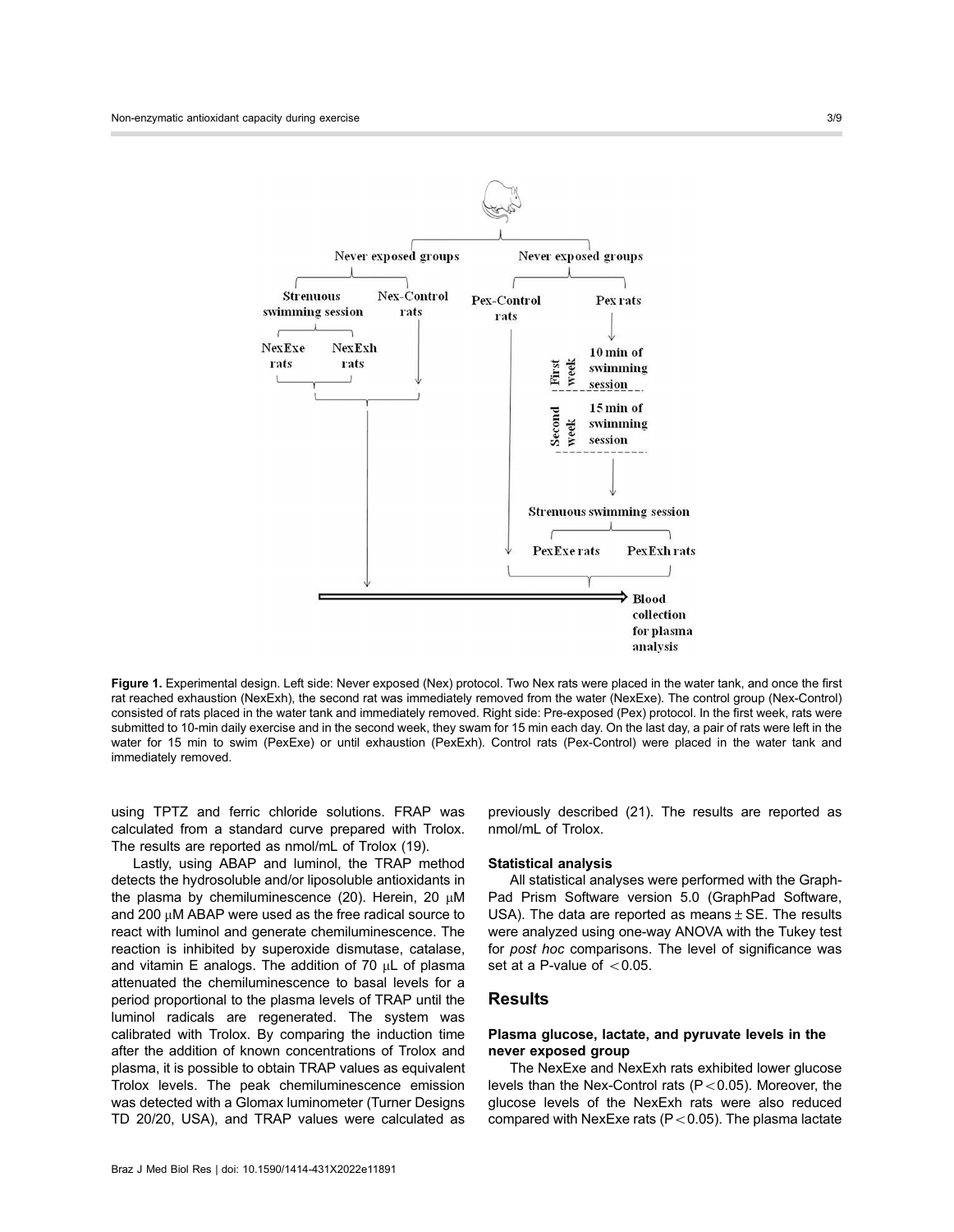levels of the NexExe and NexExh rats were 216.5% and 447.4% higher than the Nex-Control group  $(P<0.05)$  and significantly higher in NexExh rats compared with NexExe rats  $(P<0.05)$ . The NexExe rats displayed elevated pyruvate levels compared with the Nex-Control and NexExh groups ( $P < 0.05$ ). While the pyruvate concentration in the NexExh group tended to be higher than in Nex-Control rats, this result failed to reach a level of statistical significance. The lactate:pyruvate ratio of the NexExh rats was elevated compared with Nex-Control and NexExe rats ( $P < 0.05$ ). On the other hand, the lactate: pyruvate ratios of the Nex-Control and NexExe groups were similar. (Figure 2).

## Plasma glucose, lactate, and pyruvate levels in the pre-exposed group

The PexExh rats had lower plasma glucose levels than the PexExe and Pex-Control rats  $(P<0.05)$ , and the PexExe and Pex-Control rats presented similar levels. The plasma lactate levels in the PexExe and PexExh groups were 219.1% and 470.5% higher than the Pex-Control rats, respectively  $(P<0.05)$  and significantly higher in the PexExh rats compared with the PexExe group ( $P < 0.05$ ). The pyruvate levels were higher in the PexExe rats compared with Pex-Control and PexExh rats  $(P<0.05)$ , which were statistically equivalent. Furthermore, the lactate:pyruvate ratio of the PexExh rats was higher ( $P < 0.05$ ) than the Pex-Control and PexExe rats. The lactate:pyruvate ratio in the PexExe group was not significantly different from that in Pex-Control animals. (Figure 3).

## Plasma non-enzymatic antioxidant capacity in the never exposed group

The antioxidant capacities measured by the thiol assay were 6.3% and 15.7% higher in the plasma of NexExe and NexExh rats, respectively, compared with the Nex-Control rats. However, only the NexExh group was found to be significantly increased  $(P<0.05)$ . Furthermore, the TEAC assay's antioxidant capacity was 17.6% and 30.7% higher in the plasma of the NexExe and NexExh rats than the Nex-Control rats. Similar to the thiol assay, only the NexExh group displayed significantly increased antioxidant capacity. The FRAP assay detected 4.2% and 33.7% increases in the antioxidant capacity of the plasma from NexExe and NexExh rats, respectively, compared with the Nex-Control rats. Lastly, the antioxidant capacities measured by the TRAP assay were 100% and 430% higher in the plasma of the NexExe and NexExh rats than in the Nex-Control rats ( $P < 0.05$ ).

Overall, the thiol, TEAC, FRAP, and TRAP data indicated that the antioxidant capacity of the NexExh group was significantly greater than the Nex-Control group  $(P<0.05)$ . Additionally, the FRAP and TRAP assays detected enhanced antioxidant capacity in NexExh rats compared with NexExe rats  $(P<0.05)$ . (Figure 4).



Figure 2. Plasma metabolites measurements in the never exposed (Nex) group. Effect of an acute strenuous swimming session on plasma glucose, lactate, pyruvate concentrations, and the lactate:pyruvate ratio in overnight fasted rats. Two rats were placed in the water tank. Once the first rat reached exhaustion (NexExh), the second rat was immediately removed from water (NexExe). The control rats (Nex-Control) were placed in the water tank and immediately removed. Data are reported as means  $\pm$  SE (n=7 animals per group). P < 0.05 compared with the Nex-Control group; <sup>b</sup>P < 0.05 compared with the NexExe group (one-way ANOVA with the Tukey test for post hoc comparisons).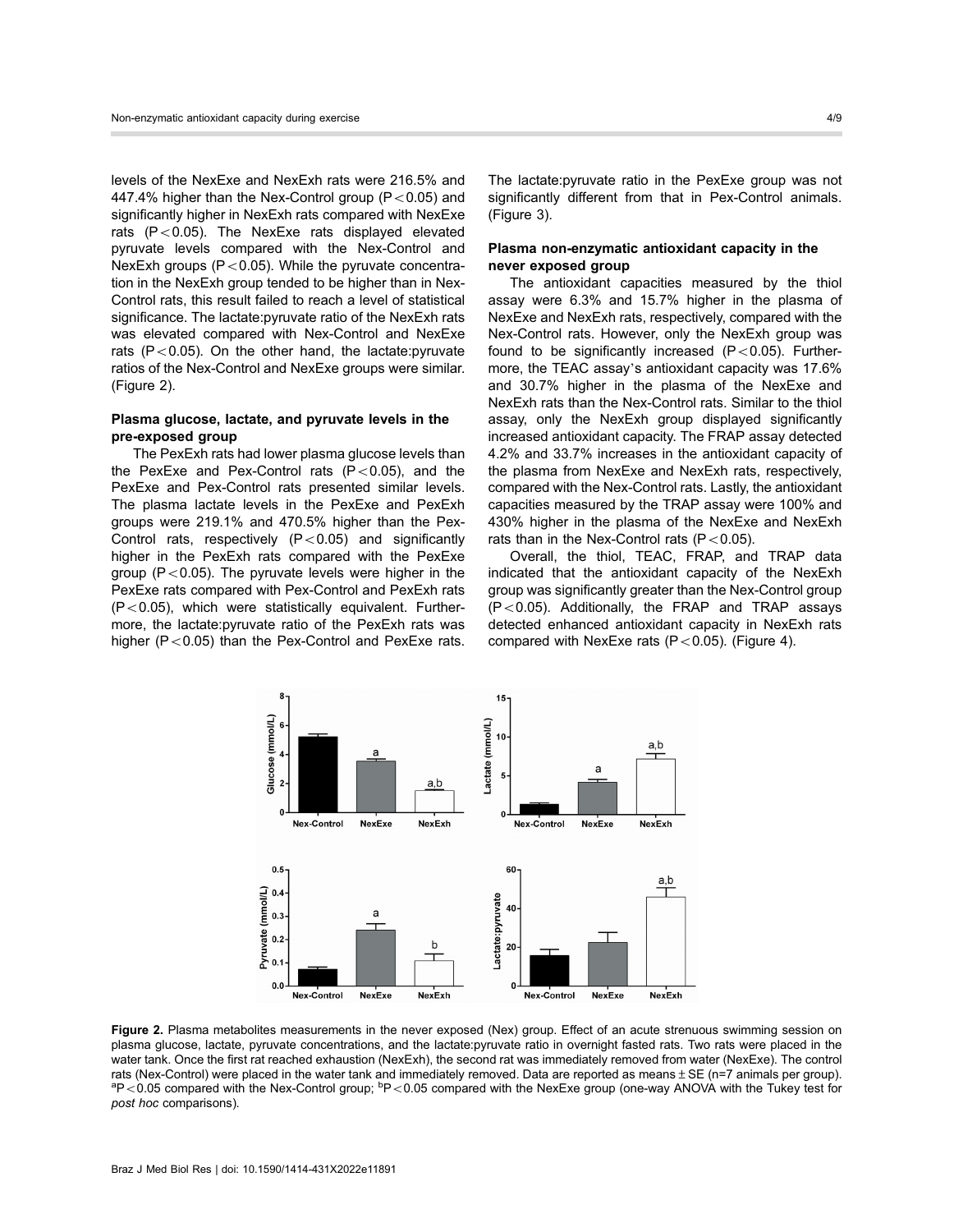

Figure 3. Plasma metabolite measurements in the pre-exposed (Pex) group. Effect of an acute strenuous swimming session on plasma glucose, lactate, pyruvate concentrations, and the lactate:pyruvate ratio in overnight fasted rats. Two rats were placed in the water tank on the last day of the pre-exposed protocol. The first rat swam for 15 min (PexExe) and the second rat swam until exhaustion (PexExh). The control rats (Pex-Control) were placed in the water tank and immediately removed. Data reported as means  $\pm$  SE (n=5–6 animals per group). <sup>a</sup>P<0.05 compared with the Pex-Control; <sup>b</sup>P<0.05 compared with the PexEx group (one-way ANOVA with the Tukey test for post hoc comparisons).



Figure 4. Plasma antioxidant capacity measurements in the never exposed (Nex) group. Effect of an acute strenuous swimming session on the plasma protein sulfhydryl group (thiol) content, Trolox equivalents antioxidant capacity (TEAC), ferric reducing ability of plasma (FRAP), and total radical-trapping antioxidant parameter (TRAP) in overnight fasted rats. Two Nex rats were placed in the water tank. Once the first rat reached exhaustion (NexExh), the second rat was immediately removed from water (NexExe). The control rats (Nex-Control) were placed in the water tank and immediately removed. Data reported as means  $\pm$  SE (n=7 animals per group). <sup>a</sup>P<0.05 compared with the Nex-Control group; <sup>b</sup>P<0.05 compared with the NexExe group (one-way ANOVA with the Tukey test for post hoc comparisons).

## Plasma antioxidant capacity in the pre-exposed group

In the Pex group, the thiol assay indicated that the antioxidant capacities of the PexExe and PexExh rats were increased by 18% and 13%, respectively, compared with the Pex-Control rats (P<0.05). The plasma TEAC levels were 15.5% and 41.5% higher for the PexExe and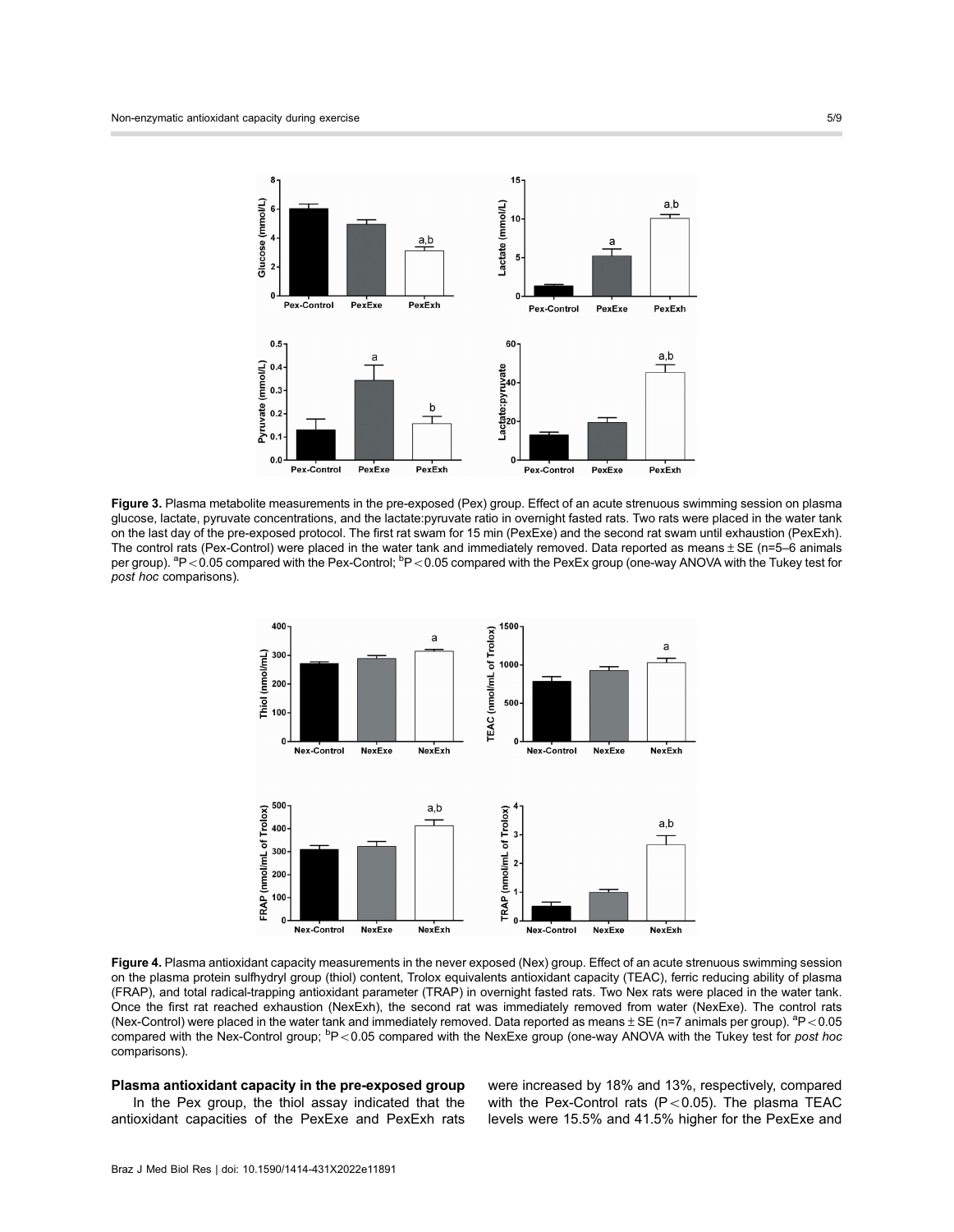

Figure 5. Plasma antioxidant capacity measurements in the pre-exposed (Pex) group. Effect of a strenuous swimming session on plasma protein sulfhydryl groups (thiol) content, Trolox equivalents antioxidant capacity (TEAC), ferric reducing ability of plasma (FRAP), and total radical-trapping antioxidant parameter (TRAP) in overnight fasted rats. The Pex group trained for two weeks. Two rats were placed in the water tank on the last day of the pre-exposed protocol. The first rat swam for 15 min (PexExe) and the second rat swam until exhaustion (PexExh). The control rats (Pex-Control) were placed in the water tank and immediately removed. Data are reported as means ± SE (n=5–6 animals per group). <sup>a</sup>P<0.05 compared with the Pex-Control group; <sup>b</sup>P<0.05 compared with the PexExe group (one-way ANOVA with the Tukey test for post hoc comparisons).

PexExh groups compared with Pex-Control rats; however, these differences failed to reach a level of statistical significance. The FRAP levels of PexExe and PexExh rats were 42% and 50% higher than the Pex-Control rats  $(P<0.05)$ . (Figure 5).

The TRAP assay detected antioxidant capacity increases of 76% and 162% in the PexExe and PexExh aroups compared with Pex-Control rats  $(P<0.05)$ . Moreover, the TRAP levels of the PexExh group were significantly greater than that of the PexExe group (Figure 5).

## **Discussion**

This study compared the rat plasma antioxidant capacity after performing an acute strenuous swimming test. A summary of the thiol, TEAC, FRAP, and TRAP assay results is presented in Figure 6. The histograms demonstrate that the TRAP and lactate levels were elevated in the Nex and Pex exercise and exhaustion groups compared with the Nex-Control and Pex-Control groups, respectively. It is worth mentioning that since the acute swimming-test protocols for the Nex and Pex groups were performed on different days, it was impossible to compare them. However, despite this limitation, there is a general tendency for similar plasma TRAP and lactate increases after acute swimming and exhaustion.

The plasma thiol levels represent the action of antioxidant molecules such as albumin and other proteins of low molecular weight (7,17). As expected, the plasma





Figure 6. Summary of the antioxidant capacity experiments. A, Never exposed (Nex) group. B, Pre-exposed (Pex) group. Percent increase in thiol, TEAC, FRAP, TRAP, and lactate levels after exercise (Exe rats: gray bars) and exhaustion (Exh rats: white bars) compared with control groups (black bars). The increase in plasma lactate (Control rats vs Exe or Exh rats) was more pronounced than thiol, TEAC, FRAP, and TRAP levels in the Nex or Pex groups, thus, suggesting a potential role for lactate as an antioxidant after strenuous exercise and exhaustion. Thiol: protein sulfhydryl group content; TEAC: trolox equivalents antioxidant capacity; FRAP: ferric reducing ability of plasma; TRAP: total radical-trapping antioxidant parameter.

thiol levels in the Nex and Pex groups increased after exercise and exhaustion compared with the levels of the respective control group. However, the plasma thiol level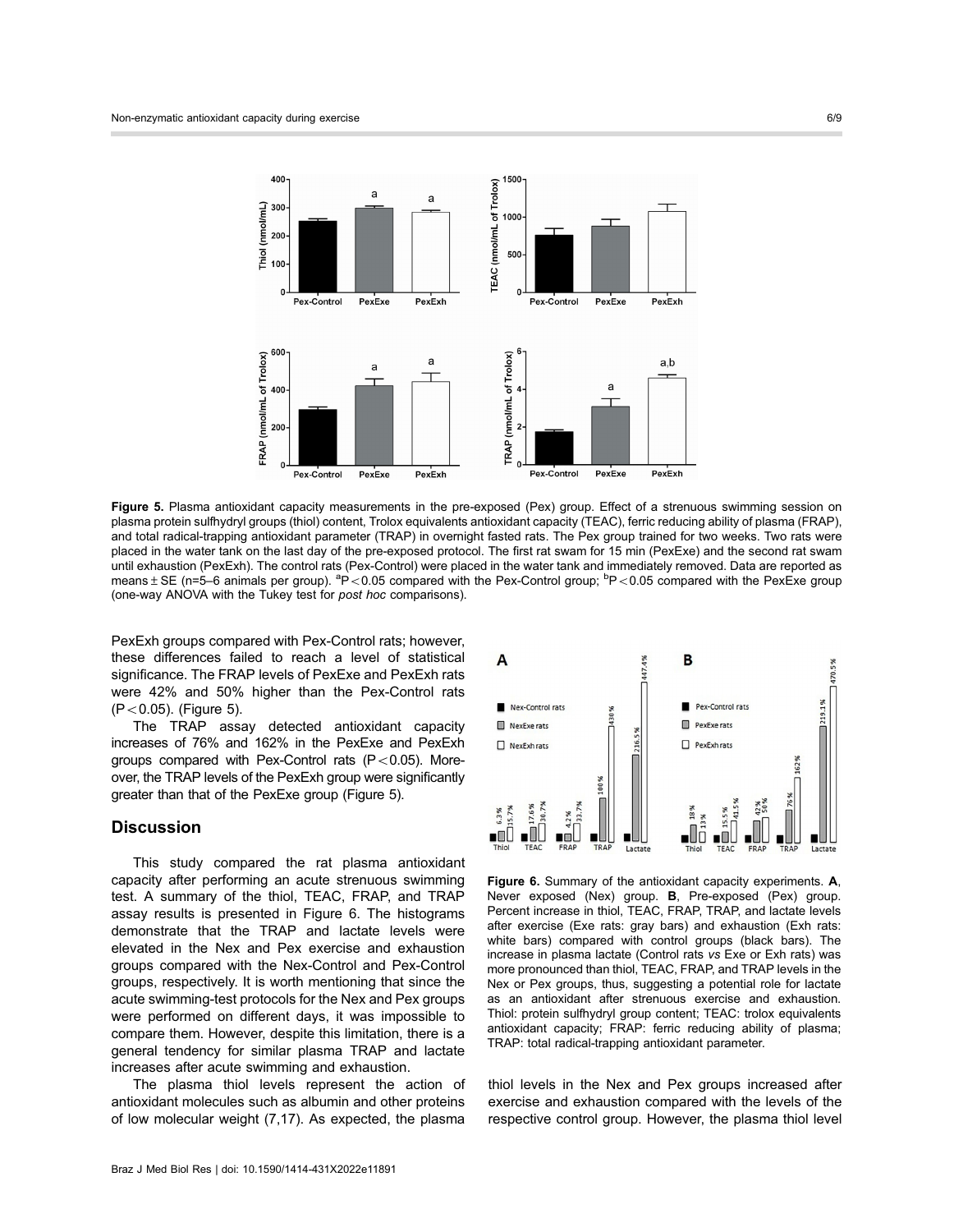increases were negligible compared with the plasma TRAP levels in both groups of animals.

It was previously reported that the plasma TEAC assay is suitable for measuring plasma non-enzymatic antioxidant defenses since TEAC is mainly composed of albumin and uric acid (22,23). In general, plasma TEAC levels were similar in Nex and Pex groups following exercise and exhaustion compared with the control groups. Similar to the thiol content results, the plasma TEAC increase was small compared with the increased plasma TRAP levels.

The plasma FRAP assay measures all antioxidant mechanisms that reduce the metal complex  $Fe<sup>3+</sup>$ -TPTZ ion (19). The plasma FRAP levels were higher in NexExe rats than in Nex-Control rats. Additionally, the plasma FRAP levels were higher in PexExe and PexExh rats than in Pex-Control rats. Like the plasma thiol and TEAC levels, the degree of elevation of plasma FRAP levels was small compared with plasma TRAP levels.

It was previously reported that the plasma TRAP assay could measure antioxidant mechanisms (24). Our results using Nex and Pex rats after exercise and exhaustion demonstrate that the plasma TRAP assay is the most robust method for assessing non-enzymatic antioxidant capacity, at least when compared with the thiol, FRAP, and TEAC assays. Additionally, this assay provides a better representation of the global antioxidant potential, assessing the synergistic contributions of urate, plasma proteins, ascorbate, and tocopherol to plasma's non-enzymatic antioxidant capacity (24). A previous study using the TRAP assay reported that the relative contributions of urate, plasma proteins, ascorbate, and tocopherol were between 35–65%, 10–50%, 0–24%, and 5–10%, respectively (25).

Additionally, our results demonstrates that a strenuous swimming session increased plasma lactate concentrations and the lactate:pyruvate ratio, an observation that was consistent with previous studies (15,26). The increased lactate:pyruvate ratio is indicative of changes in the redox state (i.e.,  $NADH: NAD<sup>+</sup>$  ratio) after exercise and exhaustion in the Nex and Pex groups. These changes are in response to increased muscle glycolysis and pyruvate-to-lactate conversion via lactate dehydrogenase (27). To our knowledge, this is the first study to identify a relationship between elevated plasma TRAP levels and lactate concentrations after intense exercise and exhaustion. In this sense, investigating the

## References

- 1. Halliwell B, Gutteridge JMC. Free Radicals in Biology and Medicine. New York: Press; 2015, doi: [10.1093/acprof:oso/](http://dx.doi.org/10.1093/acprof:oso/9780198717478.001.0001) [9780198717478.001.0001.](http://dx.doi.org/10.1093/acprof:oso/9780198717478.001.0001)
- 2. Fattman CL, Schaefer LM, Oury TD. Extracellular superoxide dismutase in biology and medicine. Free Radic Biol Med 2003; 35: 236–256, doi: [10.1016/S0891-5849\(03\)00275-2](http://dx.doi.org/10.1016/S0891-5849(03)00275-2).

contribution of plasma lactate to the antioxidant defenses could provide valuable insights into the underlying mechanisms.

For many years, lactate was considered a metabolic residue (28,29). It is currently recognized for its role as a liver glucose precursor (15), an angiogenesis signal (28), an oxidative substrate in neurons (30), a memory consolidation molecule (31), and an antioxidant in human cells (32–34). Today, the well-established role of lactate as an antioxidant justifies its use as a food preservative (35). Despite the accumulating evidence, the role lactate plays in the plasma non-enzymatic antioxidant defenses remains unclear.

Similar to the results of our study, previous studies have shown that serum lactate levels increase proportionally with antioxidant capacity during short periods of highintensity exercise (8,33). Additionally, there are several studies demonstrating lactate's antioxidant activity. For example, Anbar and Neta (36) first showed that lactate works as a hydroxyl radical (OH) scavenger. Groussard et al. (37) also reported that lactate could scavenge OH in addition to superoxide anions  $(O_2^-)$ . The concentrationdependent antioxidant effect of lactate and its substantial increase during intense exercise and exhaustion reinforce the possibility that it functions as an antioxidant. Lactatemediated OH scavenging was later expanded to pyruvate by Herz et al. (38). According to the authors, lactatemediated OH reduction generates pyruvate, which scavenges  $O_2^-$ ,  $H_2O_2$ , and OH through its conversion into acetate and  $CO<sub>2</sub>$  (39,40). Therefore, lactate's role as an antioxidant must be considered since plasma lactate concentrations increase after exercise and exhaustion.

In conclusion, our study revealed that the plasma TRAP assay was more sensitive at assessing plasma antioxidant capacity following acute strenuous exercise and exhaustion than the thiol, TEAC, and FRAP assays. It is plausible that lactate substantially contributed to the non-enzymatic antioxidant defense system.

## Acknowledgments

The authors are thankful to the National Council for Scientific and Technological Development (CNPq) grant 302154/2019-1, the São Paulo Research Foundation (FAPESP) grant 2018/09868-7, and the Coordination for the Improvement of Higher Education Personnel (CAPES) for the Social Demand grant 88882.448894/2019-01.

- 3. Nikolaidis MG, Jamurtas AZ. Blood as a reactive species generator and redox status regulator during exercise. Arch Biochem Biophys 2009; 490: 77–84, doi: [10.1016/j.abb.](http://dx.doi.org/10.1016/j.abb.2009.08.015) [2009.08.015.](http://dx.doi.org/10.1016/j.abb.2009.08.015)
- 4. Yang D, Su Z, Wu S, Bi Y, Li X, Li J, et al. Low antioxidant status of serum bilirubin, uric acid, albumin and creatinine in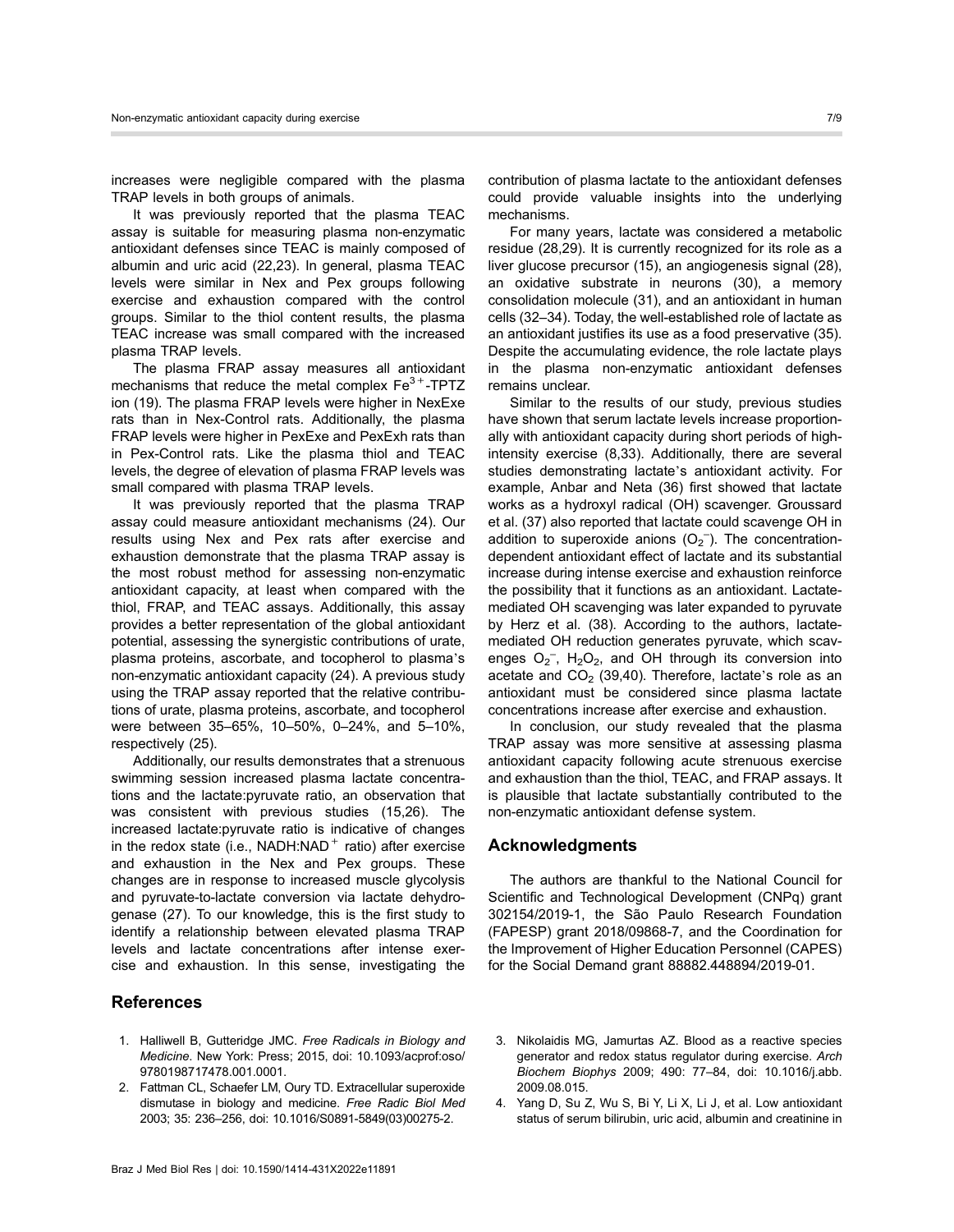patients with myasthenia gravis. Int J Neurosci 2016; 126: 1120–1126, doi: [10.3109/00207454.2015.1134526](http://dx.doi.org/10.3109/00207454.2015.1134526).

- 5. Nolfi-Donegan D, Braganza A, Shiva S. Mitochondrial electron transport chain: Oxidative phosphorylation, oxidant production, and methods of measurement. Redox Biol 2020; 37: 101674, doi: [10.1016/j.redox.2020.101674](http://dx.doi.org/10.1016/j.redox.2020.101674).
- 6. Ceriello A, Bortolotti N, Falleti E, Taboga C, Tonutti L, Crescentini A, et al. Total radical-trapping antioxidant parameter in NIDDM patients. Diabetes Care 1997; 20: 194–197, doi: [10.2337/diacare.20.2.194.](http://dx.doi.org/10.2337/diacare.20.2.194)
- 7. Bracht A, Silveira SS, Castro-Ghizoni CV, Sá-Nakanishi AB, Oliveira MRN, Bersani-Amado CA, et al. Oxidative changes in the blood and serum albumin differentiate rats with monoarthritis and polyarthritis. Springerplus 2016; 5: 36, doi: [10.1186/s40064-016-1671-1.](http://dx.doi.org/10.1186/s40064-016-1671-1)
- 8. Parker L, McGuckin TA, Leicht AS. Influence of exercise intensity on systemic oxidative stress and antioxidant capacity. Clin Physiol Funct Imaging 2014; 34: 377–383, doi: [10.1111/cpf.12108.](http://dx.doi.org/10.1111/cpf.12108)
- 9. Simioni C, Zauli G, Martelli AM, Vitale M, Sacchetti G, Gonelli A, et al. Oxidative stress: role of physical exercise and antioxidant nutraceuticals in adulthood and aging. Oncotarget 2018; 9: 17181–17198, doi: [10.18632/onco](http://dx.doi.org/10.18632/oncotarget.24729) [target.24729](http://dx.doi.org/10.18632/oncotarget.24729).
- 10. Lubkowska A, Bryczkowska I, Gutowska I, Rotter I, Marczuk N, Baranowska-Bosiacka I, et al. The effects of swimming training in coldwater on antioxidant enzyme activity and lipid peroxidation in erythrocytes of male and female aged rats. Int J Environ Res Public Health 2019; 16: 647, doi: [10.3390/](http://dx.doi.org/10.3390/ijerph16040647) [ijerph16040647](http://dx.doi.org/10.3390/ijerph16040647).
- 11. Gwozdzinski K, Pieniazek A, Tabaczar S, Jegier A, Brzeszczynska J. Investigation of oxidative stress parameters in different lifespan erythrocyte fractions in young untrained men after acute exercise. Exp Physiol 2017; 102: 190–201, doi: [10.1113/EP085930](http://dx.doi.org/10.1113/EP085930).
- 12. Birben E, Sahiner UM, Sackesen C, Erzurum S, Kalayci O. Oxidative stress and antioxidant defense. World Allergy Organ J 2012; 5: 9–19, doi: [10.1097/WOX.0b013e3182](http://dx.doi.org/10.1097/WOX.0b013e3182439613) [439613](http://dx.doi.org/10.1097/WOX.0b013e3182439613).
- 13. Belviranli M, Gökbel H. Acute exercise induced oxidative ̌ stress and antioxidant changes. Eur J Gen Med 2006; 3: 126–131.
- 14. Deaton CM, Marlin DJ. Exercise-associated oxidative stress. Clin Tech Equine Pract 2003; 2: 278–291, doi: [10.1053/S1534-7516\(03\)00070-2](http://dx.doi.org/10.1053/S1534-7516(03)00070-2).
- 15. Travassos PB, Godoy G, De Souza HM, Curi R, Bazotte RB. Performance during a strenuous swimming session is associated with high blood lactate: pyruvate ratio and hypoglycemia in fasted rats. Braz J Med Biol Res 2018; 51: e7057, doi: [10.1590/1414-431x20187057.](http://dx.doi.org/10.1590/1414-431x20187057)
- 16. Bazotte RB, Constantin J, Curi R, Kemmelmeier FS, Hell NS, Bracht A. The sensitivity of glycogenolysis to glucagon, epinephrine and cyanide in livers from rats in different metabolic conditions. Res Commun Chem Pathol Pharmacol 1989; 64: 193–203.
- 17. Dirican N, Dirican A, Sen O, Aynali A, Atalay S, Bircan HA, et al. Thiol/disulfide homeostasis: a prognostic biomarker for patients with advanced non-small cell lung cancer? Redox Rep 2016; 21: 197–203, doi: [10.1179/1351000215Y.0000](http://dx.doi.org/10.1179/1351000215Y.0000000027) [000027](http://dx.doi.org/10.1179/1351000215Y.0000000027).
- 18. de Sá-Nakanishi AB, Soares AA, de Oliveira AL, Fernando Comar J, Peralta RM, Bracht A. Effects of treating old rats with an aqueous Agaricus blazei extract on oxidative and functional parameters of the brain tissue and brain mitochondria. Oxid Med Cell Longev 2014; 2014: 563179, doi: [10.1155/2014/563179](http://dx.doi.org/10.1155/2014/563179).
- 19. Benzie IFF, Strain JJ. The ferric reducing ability of plasma (FRAP) as a measure of "antioxidant power": the FRAP assay. Anal Biochem 1996; 239: 70–76, doi: [10.1006/abio.](http://dx.doi.org/10.1006/abio.1996.0292) [1996.0292](http://dx.doi.org/10.1006/abio.1996.0292).
- 20. Lissi E, Salim-Hanna M, Pascual C, del Castillo MD. Evaluation of total antioxidant potential (TRAP) and total antioxidant reactivity from luminol-enhanced chemiluminescence measurements. Free Radic Biol Med 1995; 18: 153– 158, doi: [10.1016/0891-5849\(94\)00117-3.](http://dx.doi.org/10.1016/0891-5849(94)00117-3)
- 21. Nguyen-Khoa T, Massy ZA, Witko-Sarsat V, Thévenin M, Touam M, Lambrey G, et al. Critical evaluation of plasma and LDL oxidant-trapping potential in hemodialysis patients. Kidney Int 1999; 56: 747–753, doi: [10.1046/j.1523-1755.](http://dx.doi.org/10.1046/j.1523-1755.1999.00565.x) [1999.00565.x.](http://dx.doi.org/10.1046/j.1523-1755.1999.00565.x)
- 22. Erel O. A novel automated direct measurement method for total antioxidant capacity using a new generation, more stable ABTS radical cation. Clin Biochem 2004; 37: 277– 285, doi: [10.1016/j.clinbiochem.2003.11.015.](http://dx.doi.org/10.1016/j.clinbiochem.2003.11.015)
- 23. Rubio CP, Hernández-Ruiz J, Martinez-Subiela S, Tvarijonaviciute A, Ceron JJ. Spectrophotometric assays for total antioxidant capacity (TAC) in dog serum: an update. BMC Vet Res 2016; 12: 166, doi: [10.1186/s12917-016-0792-7.](http://dx.doi.org/10.1186/s12917-016-0792-7)
- 24. Sies H. Total antioxidant capacity: appraisal of a concept. J Nutr 2007; 137: 1493–1495, doi: [10.1093/jn/137.6.1493](http://dx.doi.org/10.1093/jn/137.6.1493).
- 25. Wayner DD, Burton GW, Ingold KU, Barclay LRC, Locke SJ. The relative contributions of vitamin E, urate, ascorbate and proteins to the total peroxyl radical-trapping antioxidant activity of human blood plasma. Biochim Biophys Acta 1987; 924: 408–419, doi: [10.1016/0304-4165\(87\)90155-3.](http://dx.doi.org/10.1016/0304-4165(87)90155-3)
- 26. Borba-Murad GR, de Souza HM, Lopes G, Ferreira EB, Dambroso D, Bazotte RB. Changes in glycemia induced by exercise in rats: contribution of hepatic glycogenolysis and gluconeogenesis. Res Commun Mol Pathol Pharmacol 1998; 102: 113–123.
- 27. Hargreaves M, Spriet LL. Skeletal muscle energy metabolism during exercise. Nat Metab 2020; 2: 817–828, doi: [10.1038/s42255-020-0251-4](http://dx.doi.org/10.1038/s42255-020-0251-4).
- 28. Magistretti PJ, Allaman I. Lactate in the brain: from metabolic end-product to signalling molecule. Nat Rev Neurosci 2018; 19: 235-249, doi: [10.1038/nrn.2018.19](http://dx.doi.org/10.1038/nrn.2018.19).
- 29. Ferguson BS, Rogatzki MJ, Goodwin ML, Kane DA, Rightmire Z, Gladden LB. Lactate metabolism: historical context, prior misinterpretations, and current understanding. Eur J Appl Physiol 2018; 118: 691–728, doi: [10.1007/](http://dx.doi.org/10.1007/s00421-017-3795-6) [s00421-017-3795-6.](http://dx.doi.org/10.1007/s00421-017-3795-6)
- 30. Adeva-Andany M, López-Ojén M, Funcasta-Calderón R, Ameneiros-Rodríguez E, Donapetry-García C, Vila-Altesor M, et al. Comprehensive review on lactate metabolism in human health. Mitochondrion 2014; 17: 76–100, doi: [10.10](http://dx.doi.org/10.1016/j.mito.2014.05.007) [16/j.mito.2014.05.007.](http://dx.doi.org/10.1016/j.mito.2014.05.007)
- 31. Suzuki A, Stern SA, Bozdagi O, Huntley GW, Walker RH, Magistretti PJ, et al. Astrocyte-neuron lactate transport is required for long-term memory formation. Cell 2011; 144: 810–823, doi: [10.1016/j.cell.2011.02.018.](http://dx.doi.org/10.1016/j.cell.2011.02.018)